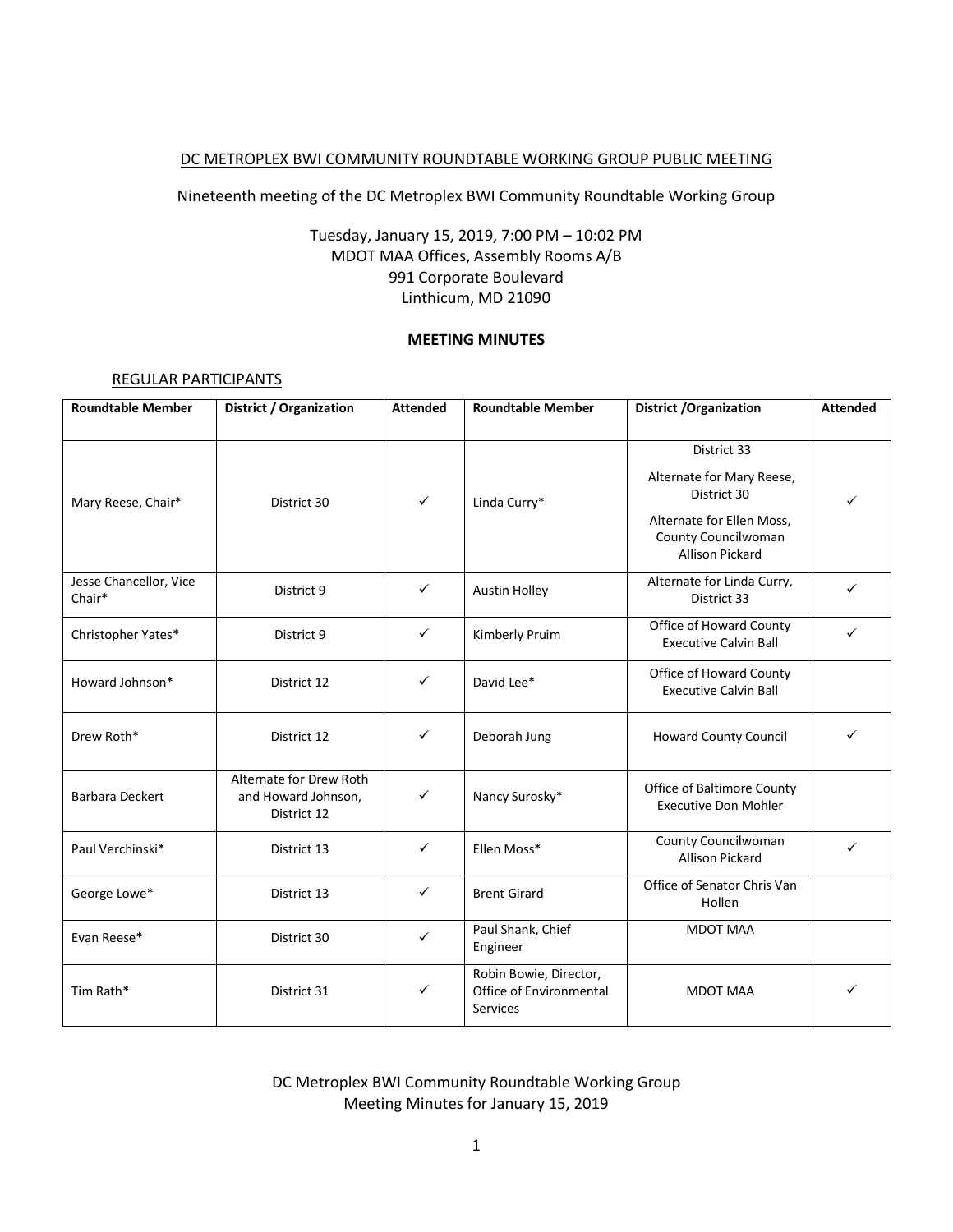| <b>Roundtable Member</b>      | District / Organization                                       | <b>Attended</b> | <b>Roundtable Member</b>                                                          | <b>District /Organization</b>                                   | <b>Attended</b> |
|-------------------------------|---------------------------------------------------------------|-----------------|-----------------------------------------------------------------------------------|-----------------------------------------------------------------|-----------------|
| Paul Harrell*                 | District 32                                                   |                 | Darlene Terrell-Tyson,<br>Deputy Director, Office<br>of Environmental<br>Services | <b>MDOT MAA</b>                                                 |                 |
| <b>Richard Campbell</b>       | Alternate for Paul Harrell,<br>District 32                    | ✓               | Karen Harrell, Noise<br>Program                                                   | <b>MDOT MAA</b>                                                 |                 |
| Dan Klosterman*               | District 32                                                   | ✓               | Louisa Goldstein,<br>Counsel                                                      | <b>MDOT MAA</b>                                                 |                 |
| Marcus Parker Sr.             | Alternate for Dan<br>Klosterman, District 32                  |                 | Paige Kroner                                                                      | Mid Atlantic Regional<br>Representative, NBAA                   |                 |
| David Scheffenacker<br>$Jr.*$ | District 32                                                   |                 | Kyle Evans                                                                        | <b>General Aviation</b><br>Representative, CP<br>Management LLC |                 |
| Lance Brasher*                | District 33                                                   |                 | David Richardson                                                                  | Southwest Airlines                                              | ✓               |
| Ramond Robinson*              | Office of Anne Arundel<br>County Executive Steuart<br>Pittman | ✓               |                                                                                   |                                                                 |                 |

*\*Voting Members*

#### ADDITIONAL PARTICIPANTS

Maryland Department of Transportation (MDOT) Maryland Aviation Administration (MAA) Bruce Rineer, Manager, Noise Section Kevin Clarke, Director, Office of Planning Trey Hanna, Assistant for Legislative and Special Projects Roberta Walker, Administrative Assistant

Contractor Support Adam Scholten, HMMH Kurt Hellauer, HMMH Royce Bassarab, HNTB A.J. Durham, Straughan Environmental Ronda J. Thomas, RPR, CRR (Court Reporter)

### MEETING MATERIALS

Participants received the following materials in advance:

- 2018 Draft Annual Report of the DC Metroplex BWI Community Roundtable
- Draft Meeting Minutes from December 4, 2018
- Draft Letter to FAA on Procedure Changes

Handouts at the meeting:

- Meeting Agenda for January 15, 2019
- 2018 Draft Annual Report of the DC Metroplex BWI Community Roundtable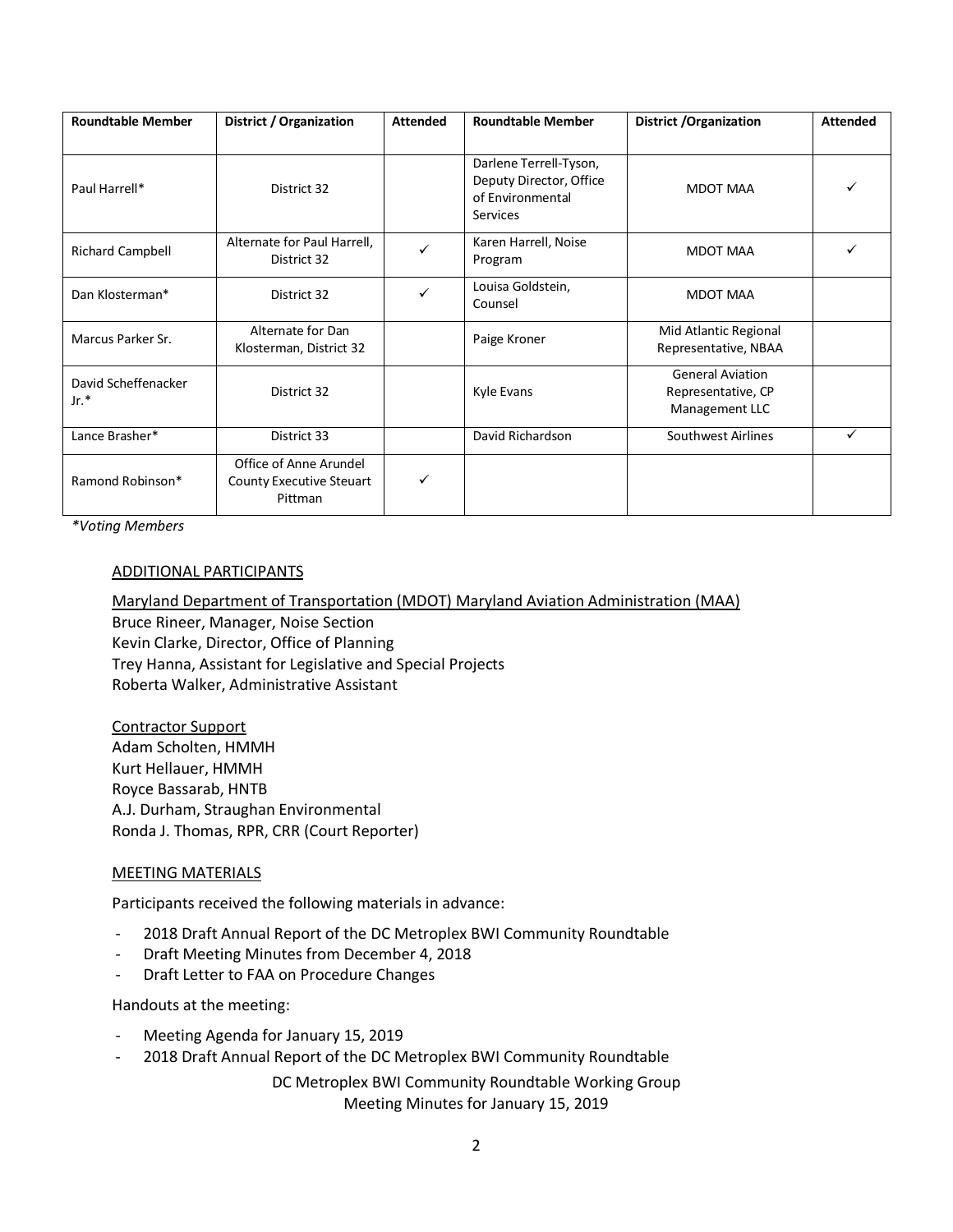- Draft Meeting Minutes from December 4, 2018
- Draft Letter to FAA on Procedure Changes
- Summary of Roundtable Member Suggested Changes to Draft Letter to FAA on Procedure Changes

### Presentations at the meeting:

- Meeting Agenda for January 15, 2019
- 2018 Draft Annual Report of the DC Metroplex BWI Community Roundtable
- Draft Letter to FAA on Procedure Changes
- Summary of Roundtable Member Suggested Changes to Draft Letter to FAA on Procedure Changes

# **1. INTRODUCTIONS (7:03)**

### *Introduction*

Ms. Mary Reese (Chair) welcomed attendees and thanked everyone for coming to the meeting.

### *Member Roll Call*

Ms. Reese asked members of the Roundtable to introduce themselves. Roundtable members introduced themselves to meeting attendees.

## *Review and approve agenda for tonight's meeting*

Ms. Reese asked if anyone had anything they wanted to add to the agenda for tonight's meeting. Mr. Paul Verchinski stated he'd like to amend the agenda to move item six (Communications, Legislative, and Technical Committee Updates) up as item 2A, and to move item seven (Public Comment) up as item 2B with public comments restricted to three minutes. Ms. Linda Curry seconded the motion.

Mr. Evan Reese stated that he opposed the change of moving item seven (Public Comment) due to the number of items that needed to be discussed at tonight's meeting including the response letter to the FAA regarding the FAA's proposed procedure changes. Mr. Verchinski stated that normally he would agree, but that there were not many members of the public in attendance who planned to make comments. Ms. Curry stated that she felt the public comments were pertinent towards the FAA information that the Roundtable would be discussing and should be heard prior to covering the other agenda items.

Mr. Verchinski again moved to vote and approve the agenda for tonight's meeting with changes. Ms. Curry seconded the motion. All but two in favor. Tonight's meeting agenda with amendments is approved.

### *Review and approve the December 4, 2018 meeting minutes*

Ms. Reese discussed the December 4, 2018 meeting minutes and asked if any members had any edits. Mr. Reese proposes a motion to approve the December 4, 2018 meeting minutes. Mr. Drew Roth seconded the motion. All in favor. Minutes from the December 4, 2018 meeting are approved.

# **2. ROUNDTABLE CHAIR COMMENTS**

Ms. Reese opened the Roundtable Chair comments with a summary of recently held meetings as well as those which the Roundtable is trying to schedule. She recognized challenges with scheduling meetings through the holidays and internal Roundtable communications, and stated that she will work on sending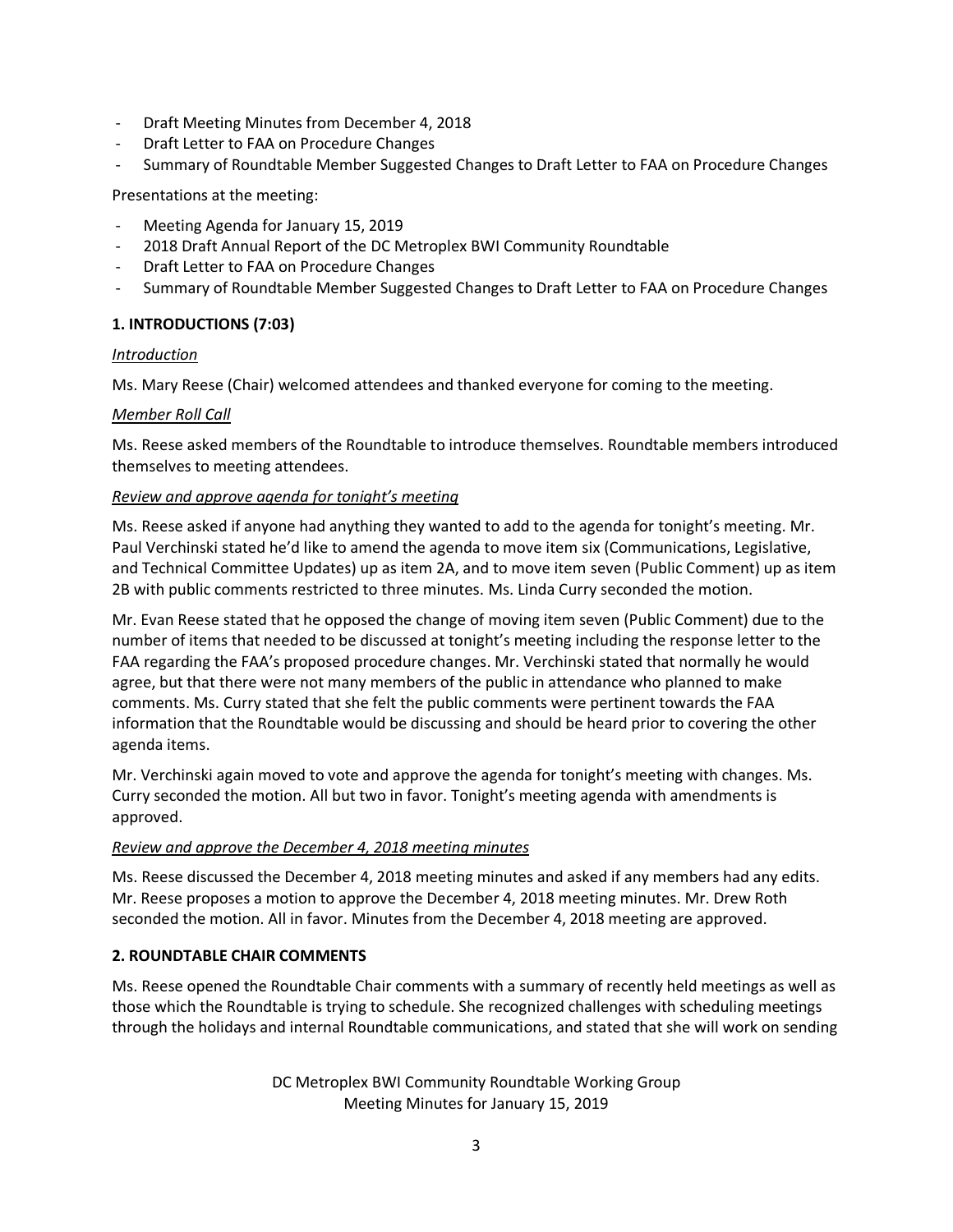out emails more regularly and possibly returning to small group conference calls between Roundtable members.

Ms. Reese reported that she and Mr. Jesse Chancellor met with Maryland State Senator Hester. Mr. Chancellor stated that he and Mr. Chris Yates need to discuss dates for a follow-up meeting with the Senator.

Ms. Reese noted a meeting is scheduled for January 23, 2019 with Maryland Senator Reilly. Ms. Reese, Mr. Chancellor, and Mr. Lance Brasher will attend. Ms. Reese, Mr. Chancellor, and Mr. Brasher will also attend a brief with the Anne Arundel County delegation at 8:30 AM on January 25, 2019. Following that meeting, the group has a meeting with two representatives: one from Maryland Comptroller Franchot's office and another from Maryland Treasurer Kopp's office. The meeting will be with both reps at the same time and is related to opening a line of communication with the Maryland Board of Public Works (BPW). Previously, the Roundtable testified in front of the BPW but had not met directly with them to discuss the Roundtable's concerns .Ms. Reese stated that she thought it would be helpful to meet with the BPW directly, tell them what the Roundtable is working on, and explain the reasoning behind the Roundtable's positions.

Ms. Reese continued and noted the Roundtable is working on scheduling a meeting with the Howard County delegation and Steuart Pittman the new Anne Arundel County Executive. She noted efforts to contact Executive Pittman and set up a meeting time has not yet yielded results. Ms. Reese thanked Ms. Laura Donovan, who attended a town hall meeting that included Executive Pittman and brought up the Roundtable and asked him to please reach out to the Roundtable for a meeting.

Ms. Reese explained that the reason for the meeting with elected officials was to present the work that the Roundtable has done to date, answer questions, and let them know what they can do to help the Roundtable. Ms. Reese also mentioned that there's potential to meet with Maryland Senator Guy Guzzone, who sits on the transportation committee for the State Senate.

Ms. Curry asked if a list of activities that the Roundtable is working on could be sent out to all Roundtable members so they can keep track. Ms. Reese agreed and reminded the Roundtable that she sent out a list with meetings to date prior to Christmas. Ms. Reese also added that she was trying to schedule another meeting with the Governor's office.

Ms. Curry asked if Ms. Reese wanted volunteers to go meet with the Governor. Ms. Reese replied she wasn't asking for volunteers but was instead asking if the Roundtable thought it was a good idea to try to schedule another meeting with the Governor's office. Multiple Roundtable members replied in the affirmative. Ms. Reese stated that meetings specify no more than two to three people attend and that she as Chair and Mr. Chancellor as Vice Chair should attend the meetings. Also, Ms. Reese suggested Mr. Brasher attend the meeting with the Governor because of his knowledge as the past Roundtable Chair and work on the FAA reauthorization bill. Ms. Reese noted Mr. Brasher could also serve as a back-up representative for Anne Arundel County if Ms. Reese was unable to attend the meeting.

Ms. Reese noted that in November she and Mr. Chancellor had a meeting with the MDOT MAA to talk about the Roundtable's plans moving forward and to try to get increased representation from the MODT MAA at each meeting as well as improve the working relationship between the Roundtable and the MDOT MAA. Ms. Reese stated that if the Roundtable didn't work with the MDOT MAA, they were not going to be able to make progress.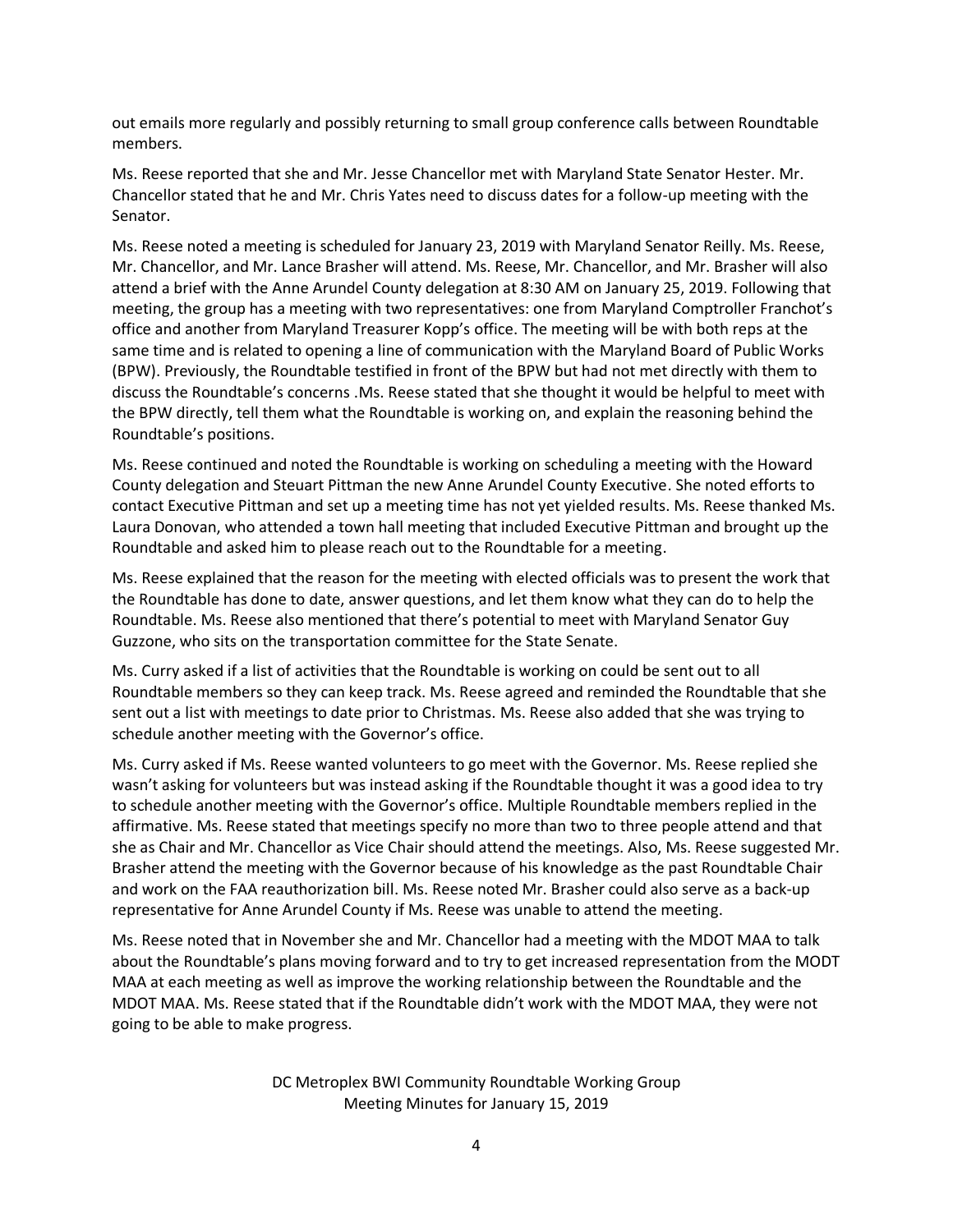Ms. Reese also noted that in November Mr. Chancellor and Ms. Reese discussed the Part 161 process and met with Mr. David Richardson of Southwest Airlines. Ms. Reese asked if Mr. Richardson wanted to provide his perspective on the meeting. Mr. Richardson explained that the ability does exist for the MDOT MAA to develop procedural changes they can present to the FAA for BWI Marshall. Mr. Richardson noted he met with the Roundtable initially for about an hour and that he and the Roundtable then subsequently met with MDOT MAA Executive Director Mr. Ricky Smith and Chief Engineer Mr. Paul Shank following the initial meeting between Southwest and the Roundtable.

Mr. Richardson noted as he expressed in the second meeting with the Roundtable and the MDOT MAA that he believes there is a pathway forward to change the procedures at BWI Marshall, but it will only be successful if everyone works together. Mr. Richardson added that while he thinks the process to change procedures at the FAA is incredibly slow he did believe the Roundtable could make progress and that the process was going to involve the airport and the air carriers. He explained the air carriers would make sure whatever procedure changes are proposed would be flyable, and that the airport would then present their recommendations on procedure changes to the Roundtable and the FAA. Mr. Richardson noted that once procedures were developed, reviewed by the carriers, and presented by the airport it would be hard for the FAA to say no to the changes. Mr. Richardson noted he also believes the current federal government shut down will only serve to make the process slower.

Ms. Curry asked if Mr. Richardson had any idea how long the process to design, present, and implement proposed procedures would take. Mr. Richardson said he did not know for certain, but he thinks it would depend on what changes are proposed and if the changes would require a full environmental assessment. Ms. Reese thanked Mr. Richardson and noted that she and Mr. Chancellor felt the meeting with Mr. Richardson and the MDOT MAA was productive and it was good to hear that a representative from industry could be part of the proposed solution.

Mr. Roth asked if there had been any word from the FAA regarding the proposed procedure changes presented to the Roundtable at the April 2018 meeting. Ms. Reese replied that she had not heard back from FAA Eastern Regional Administrator Ms. Jennifer Solomon. Ms. Robin Bowie of the MDOT MAA responded she believed Ms. Solomon was on maternity leave. Mr. Roth inquired further if the changes put through the Performance Based Navigation (PBN) Working Group were still being worked. Ms. Bowie stated that she believed the group was furloughed due to the federal government shut down. Ms. Curry asked if Ms. Bowie was aware if Ms. Solomon had someone filling in while she was on maternity leave. Ms. Bowie responded she would reach out to the FAA again and find out if her office was still operating during the shutdown, if the PBN Working Group was still working on the procedure changes, and if Ms. Solomon had someone filling in for her while on maternity leave.

#### **Deliverables:**

MDOT MAA to follow up with the FAA regarding continuing work on the PBN

### **3. (2A) COMMITEE UPDATES**

DC Metroplex BWI Community Roundtable Working Group Meeting Minutes for January 15, 2019 Ms. Curry provided an update from the Communications Committee. Ms. Curry reported that the Committee developed and sent out a draft of the Communications Committee's Annual Report. Ms. Reese incorporated the Communication Committee's annual report into the Roundtable's Annual Report. Mr. Reese provided an update from the Technical Committee and stated the Technical Committee did not have any substantive updates. Mr. Verchinski asked if there had been a review of the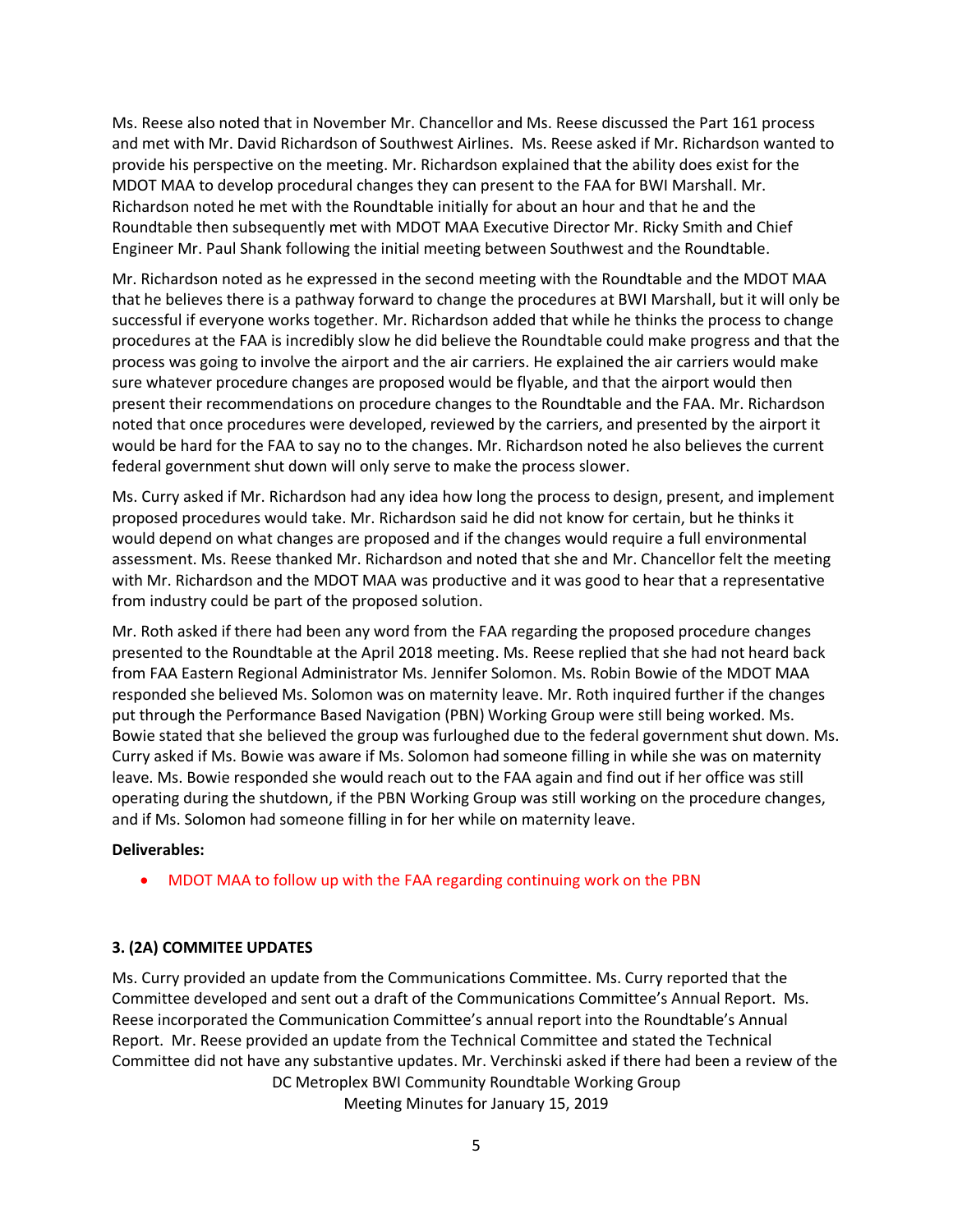presentation from the MDOT MAA at the December meeting and if the committee had any recommendations for the Roundtable based on that review. Mr. Reese stated that the presentation was based on the PBN process, and part of the Roundtable resolution was not to develop procedures. Mr. Reese concluded by noting that the analysis provided by HMMH and the MDOT MAA at the December meeting was thorough, well framed, and biased appropriately. Mr. Reese concluded by noting he felt the Roundtable's position regarding reversion was fully reflected in the letter to the FAA and adequately highlighted the portions of the FAA's proposal that revert or achieve small measures of reversion desired by the Roundtable.

Mr. Verchinski inquired as to who were the members of the Technical, Communications, and Legislative Committees. Ms. Reese acknowledged that changes to Roundtable membership have resulted in uncertainty regarding committee membership. Mr. Reese responded and noted the Technical Committee was made up of himself, Mr. Paul Harrell, and Mr. Chancellor. Ms. Curry noted the Communications Committee was made up of herself, Mr. Verchinski, and Mr. Chancellor.

Mr. Howard Johnson provided an update from the Legislative Committee and thanked Ms. Reese, Mr. Chancellor and others who've taken the time to meet with legislators. Mr. Johnson conclude by noting the Legislative Committee consisted of himself, Mr. Verchinski, Ms. Reese, Mr. Chancellor, Mr. Brasher, and Mr. Roth. Ms. Reese thanked Mr. Johnson and acknowledged the phenomenal work Mr. Brasher had done with the congressional delegation as a member of the Legislative Committee.

Ms. Deborah Jung, a Howard County Councilwoman and one of the new Roundtable members, introduced herself and noted she will take any opportunity to bring attention to the impacts of flight path changes associated with the DC Metroplex and the continuing work of the Roundtable. Ms. Jung commented she recently met with Senator Ben Cardin on Friday January 11, 2019 and let him know that the noise issue associated with flight path changes at BWI Marshall was her top priority. Ms. Jung concluded by noting she recently attended the Maryland Association of Counties Conference (MACO) from January 2 through January 5, 2019 and bonded with attendees from Anne Arundel County over NextGen and BWI Marshall noise issues.

# **4. (2B) PUBLIC COMMENT**

**Mr. Jimmy Pleasant** of Ellicott City stated that operations at BWI Marshall are increasing, and online there's a noise report that states by 2025 operations at BWI Marshall will reach 800 aircraft operations a day. Mr. Pleasant commented there were many days last year where there were already levels of 800 daily aircraft operations at BWI Marshall, and that he did not believe that impacts to the community from aircraft at these high operation levels could be avoided. Mr. Pleasant explained he advocates reducing the number of operations at BWI Marshall by taxing the airlines. He explained if the FAA and MDOT MAA are unwilling to tax the airlines, they need to buyout properties impacted by the high levels of aircraft operations. Mr. Pleasant concluded by noting he has 200 aircraft over his house daily, believes the planes are speeding up when they approach his home, and that he frequently complains about aircraft operations but no action is taken to address them.

**Mr. Austin Holley** of Millersville stated that in Anne Arundel County some sellers are requiring home buyers to sign waivers that they are aware of airport related noise and will not attempt to void any sale due to the noise. Mr. Holley inquired if the Roundtable was aware of this or had done any research regarding waivers in the past. Mr. Reese responded that at the beginning of the Roundtable process research was done into these type of waiver requirements. Mr. Reese noted he did not recall who did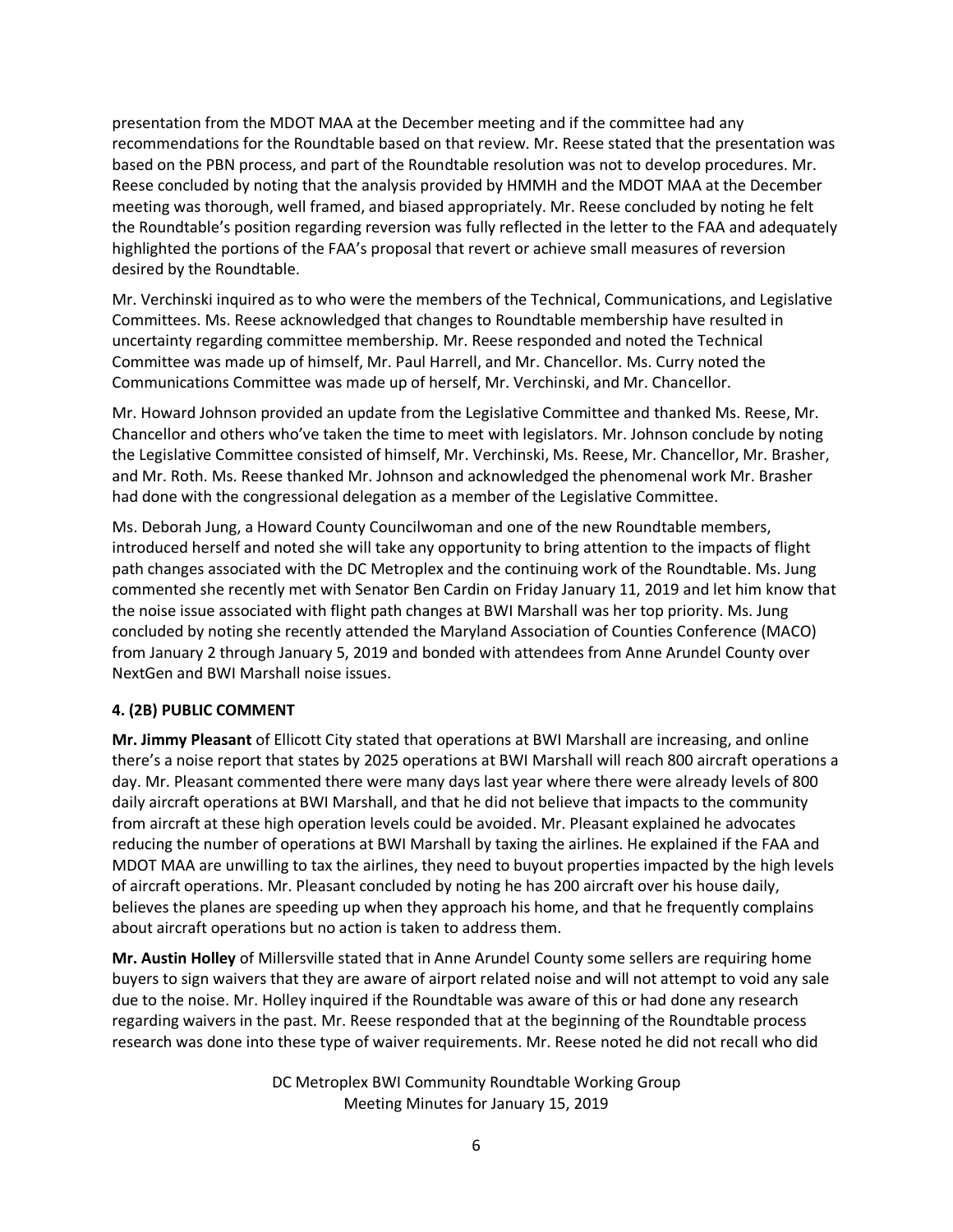the research, but recalled that only the Federal government or a waiver from the military would be legally binding. Mr. Holley commented he has friends who recently signed one of these waivers and is concerned that aircraft noise is starting to negatively affect property values.

Mr. Holley noted that flights are coming in lower over Anne Arundel County and that he frequently checks his flight app nightly for aircraft altitudes. Mr. Holley explained he is located 5.4 nautical miles from the airport runway and that flights are now flying overhead at 1,000 to 1,150 feet instead of at 1,300 to 1,500 feet as was the case before the implementation of NextGen at BWI Marshall. He noted cargo planes from carriers such as Amazon Prime Air and FedEx are also coming in at altitudes as low as 800 or 900 feet. Ms. Reese responded and noted she too was experiencing the same low overflights.

Mr. Holley asked if there was any quickly accessible data that provided the average altitude of aircraft. Ms. Barbara Deckert replied that the AirNoise.io complaint system has altitude data. Ms. Reese asked Mr. Holley if he's had a sound survey preformed at his home. Mr. Holley replied that his home was close enough to a neighbor that had a survey done that he did not think it would make a difference to have one done at his residence. Ms. Reese suggested working with the MDOT MAA to get a survey done as she had one done at her residence and found it to be beneficial. Mr. Holley reiterated that the change in altitude from after NextGen (at 1,550 feet) to now (around 1,100 feet) make a big difference in the amount of noise.

Mr. Holley inquired if there is a rule of a five-mile buffer between planes arriving to land at the airport on approach. Mr. Reese replied that it depends on many factors such as but not limited to airspace, controller workload, and aircraft sequencing but wasn't exactly sure if there was rule or procedure that required a 5-mile buffer. Mr. Adam Scholten of HMMH stated that minimum aircraft separation in a radar-based air traffic environment is determined from the distance of the aircraft from the radar antenna, spacing between aircraft, and radar returns. He noted for areas close to the airport and radar antenna the separation required between aircraft is three nautical miles. Mr. Scholten also stated that other factors could increase or decrease the separation such as the types of aircraft involved for wake turbulence. Mr. Scholten and Mr. Reese also commented and agreed that planes directed to use a visual approach by air traffic control have the capability to be separated by less than the three nautical miles due to separation between aircraft being the responsibility of the pilot.

Mr. Dan Klosterman asked why visual approaches were allowed. Mr. Reese replied that early in the process the Roundtable requested that FAA not allow visual approaches, and the FAA would not entertain removing the use of visual approaches at BWI Marshall. He noted that he believed that air traffic controllers could be re-trained to restrict visual approaches beyond a certain area, but that visual approach decreases the workload of controllers. Mr. Scholten added that visual approaches allow for some increase in capacity and efficiency due to the possibility of reduced separation between arriving flights. Mr. Klosterman asked why airlines don't instruct their pilots not to fly visual approaches or fly at higher altitudes. Mr. Richardson replied that his airline, Southwest, encourages its pilots to fly under Instrument Flight Rules (IFR) as well as fly as high as possible to facilitate idle descents at reduced costs. However, Mr. Richardson noted that pilots might still fly visual approaches to maintain proficiency in the use of the procedure. Mr. Klosterman concluded by stating that he wondered how many people who are impacted by aircraft noise would no longer be affected if pilots flew at a higher altitude.

**Ms. Pam Henel** of Severna Park stated that 30 years ago she worked on a committee when stage two aircraft frequently operated in and out of BWI Marshall. She noted that at that time many environmental issues including noise, were discussed. Ms. Henel explained that not much has changed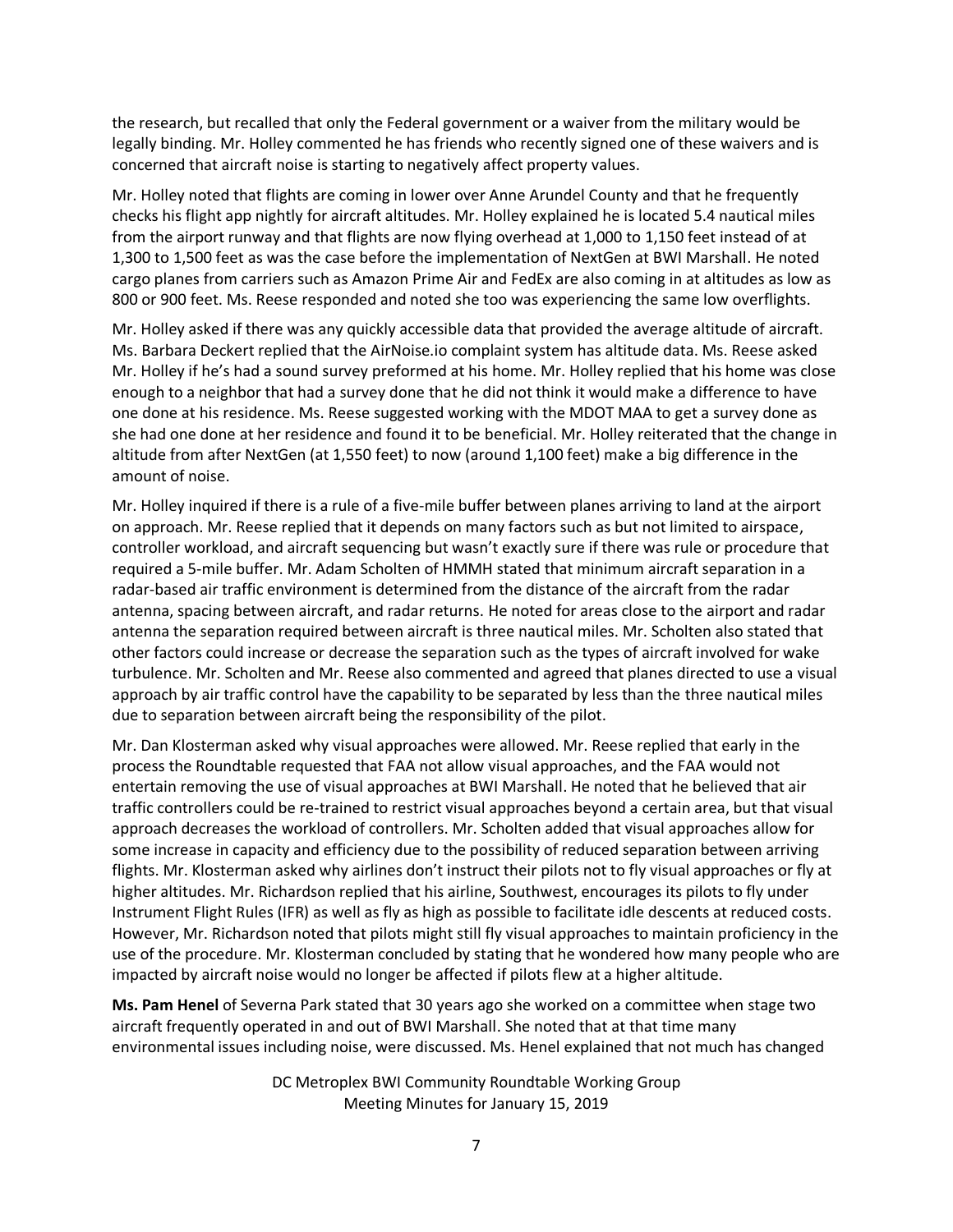in 30 years, and that even though the Roundtable has been in existence for two years there was a lot of segmentation between community groups such as Howard County pursuing its own legal actions independent of other jurisdictions over aircraft noise issues.

Ms. Henel commented that legislators need to be made aware that aircraft operations are not just a noise issue, but that they are also an environmental issue. Ms. Henel suggested an en-masse recourse such as a rally to let legislators know that aircraft noise issues are of high concern. Ms. Reese stated that during the Roundtable's meetings with legislators the unstudied environmental hazards that may be occurring related to aircraft operations were discussed.

**Mr. Mark Peterson** of Elkridge stated his displeasure at the three-minute limit on each public comment. Mr. Reese responded that he and the Roundtable appreciated the public comments and noted everyone in attendance was volunteering their time to try and fix the issues with aircraft noise. Mr. Reese asked everyone to please call their state senator, legislator, and congressional delegation to complain. Ms. Reese thanked Mr. Peterson for his continued attendance and previous testimony at prior Roundtable meetings and explained they moved the public comment period up in the agenda so people didn't have to wait the whole meeting to have the opportunity to have their voices heard. Mr. Peterson suggested if the Roundtable wanted to speak with state legislators that legislative night is a good time to reach out and meet with them.

**Ms. Laura Donovan** of Glen Burnie stated that she previously asked for the altitude of flights flying over Maryland Route 295 and Interstate 95. Ms. Bowie replied that the MDOT MAA was looking into this request and would provide the results of the review to Ms. Reese to disseminate.

Ms. Donovan asked about the results of noise measurements that were performed at her home. She stated someone told her that her results were placed in a file for her residence. Ms. Donovan inquired as to what the exactly is the "file for her house" and if the noise results showed the actual recorded sound levels or if the sound levels were generated through computer modeling. Ms. Bowie stated that all homes that have portable noise monitoring have the results retained for reference purposes and that those same results are available publicly online. Mr. Bassarab also noted that the results from portable noise monitoring represent measured noise levels as opposed to modeled noise.

Ms. Donovan asked what she could do to her home to mitigate against aircraft noise. She noted she was worried that if she upgrades her windows, that they would need to be upgraded again in the near future. Mr. Pleasant replied that foam board pressed into the windows could help with sound mitigation.

### **Deliverables:**

• MDOT MAA to provide response to Ms. Donovan's inquiry to Roundtable Chair

### **5. ROUNDTABLE DISCUSSIONS OF LETTER TO FAA ASSESSING FAA PROPOSED PROCEDURE CHANGES**

Mr. Chancellor presented the draft letter to the FAA from the Roundtable responding to the FAA's proposed procedural changes as presented at the April 24, 2018 Roundtable meeting. He explained the draft letter had previously been sent out to Roundtable members and a lot of edits and suggestions were incorporated into this most current draft. Mr. Chancellor presented the original draft of the letter and noted the suggested edits were provided in a handout at tonight's meeting that was given to each Roundtable member. Mr. Chancellor stated that this letter to the FAA is one of the most consequential letters that the Roundtable has written to-date. Mr. Chancellor explained that in order to review the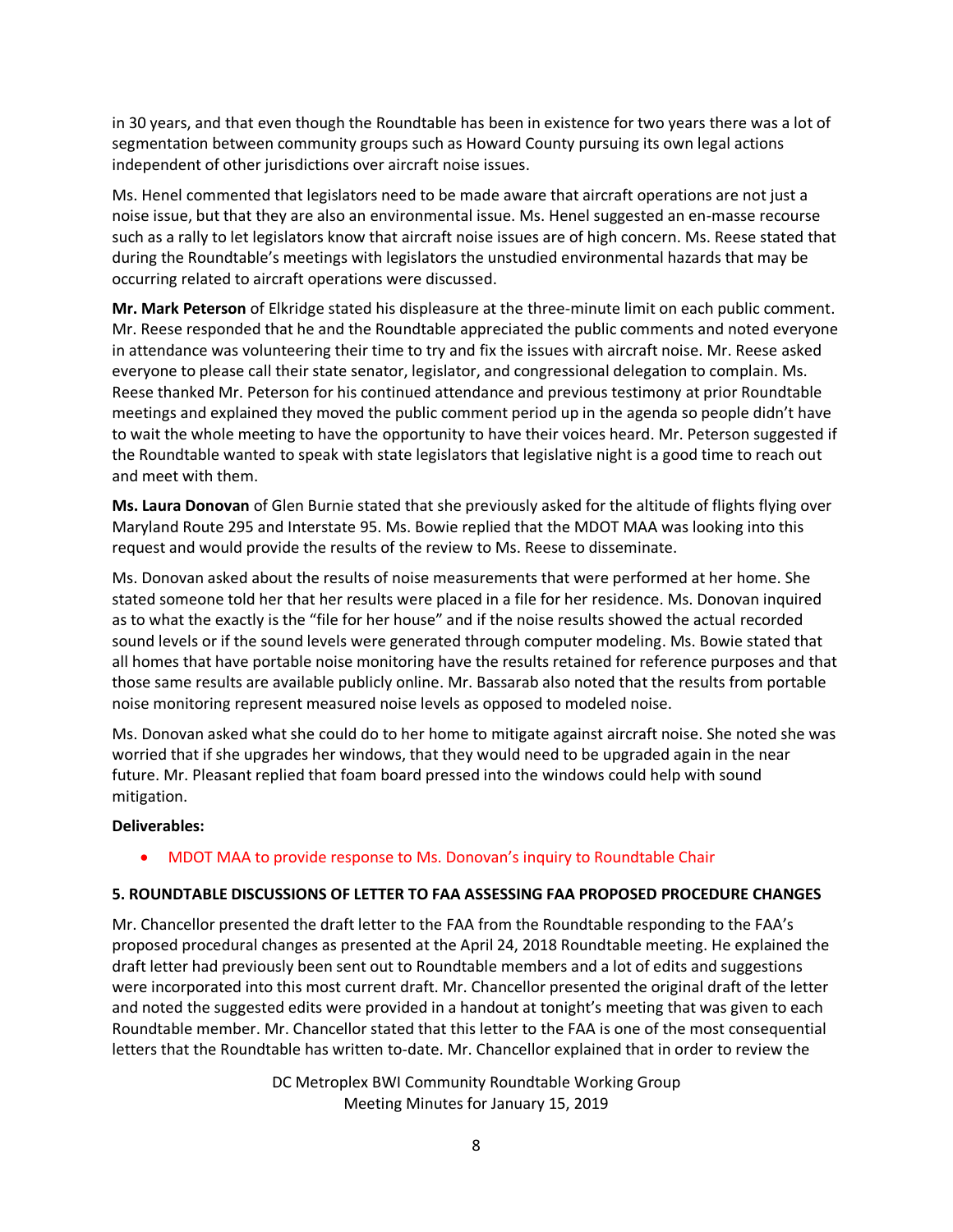letter, he had split it up into sections and that he wanted to review, edit, and bring to a vote the language of each of the sections before approving the entirety of the letter for transmittal to the FAA.

Mr. Chancellor reviewed changes to the first section of the letter based on edits made by Ms. Curry. Ms. Jung noted she believed the language in the first section should be changed from "per your request" to "as you have required" based on the FAA requiring the Roundtable to respond to the FAA's proposal. Mr. Chancellor brought the language changes as suggested by Ms. Jung to a vote, with a majority approving of the modifications.

Mr. Chancellor next reviewed the second section of the letter. He noted there were changes to the language that stated the Roundtable "supported" the procedure changes that the FAA presented and instead noted the Roundtable "endorsed" these changes. Ms. Jung and Ms. Curry suggested changing the language to state the FAA's proposed procedure changes were a "first and essential step" at achieving reversion to historical flight paths as they did not resolve all the issues with the changing of aircraft flight paths associated with the DC Metroplex. Mr. Roth and Mr. Reese both stated that although the FAA's proposed changes did not fix all the issues, the issues that they did address regarding Runway 28 and 15R departures were a good first step at working towards the Roundtable's requests.

Ms. Curry and Ms. Moss explained that they'd recently met with the Anne Arundel County Council and the Greater Severna Park Council and spoke to Ms. Curry's district senator, Ed Reilly. She said we represent these groups and Senator Reilly, so it was important that they were consulted, and their wishes shared with the Roundtable. Ms. Curry noted the general consensus from each of the groups was that if the Roundtable accepted the FAA's proposed procedure changes presented at the April 24, 2018 Roundtable meeting, the FAA could make the changes and end any additional study to address the remaining issues. Ms. Curry noted there is a concern that the FAA would then be able to state that they had worked with the communities potentially impacted, came to a solution that the communities accepted, and will then be able to suspend future engagement with those communities. Ms. Curry and Ms. Moss explained that the groups they represent would like the FAA to continue to engage with the Roundtable to find solutions for the arrivals. Mr. Reese and Ms. Moss discussed that most Roundtable members want to continue conversations with the FAA and work with the FAA to continue beyond the proposed procedure changes presented at the April 24, 2018 meeting. Mr. Reese added that it was his belief the Roundtable was not in a negotiation with the FAA and that the FAA can and will do whatever they please. Ms. Curry replied that in her opinion, there wasn't definitive language in the letter to the FAA stating that any future work with the FAA needs to continue to address remaining issues. Mr. Chancellor agreed that additional language should be added to the letter to specifically state that more work needs to be done by the FAA to address the Roundtable's concerns and that the Roundtable expects to continue dialogue with the FAA.

Mr. Campbell inquired if language was considered asking the FAA why they specifically could not revert to pre-NextGen procedures. Mr. Chancellor and Ms. Curry responded and provided past examples that FAA has provided for why they cannot revert to pre-NextGen procedure designs. After continued discussion between Mr. Campbell and Mr. Chancellor, it was agreed that language would be drafted by the Communications Committee to explicitly ask the FAA to explain why the proposed procedure changes do not revert to pre-NextGen procedures as part of the conclusion of the letter.

Mr. Verchinski noted he had an issue with the proposed revisions to the wording of Section two. He explained he took issue with the statement from the December meeting minutes from HMMH that flight paths "may" change with the FAA's proposed procedure changes instead of making a definitive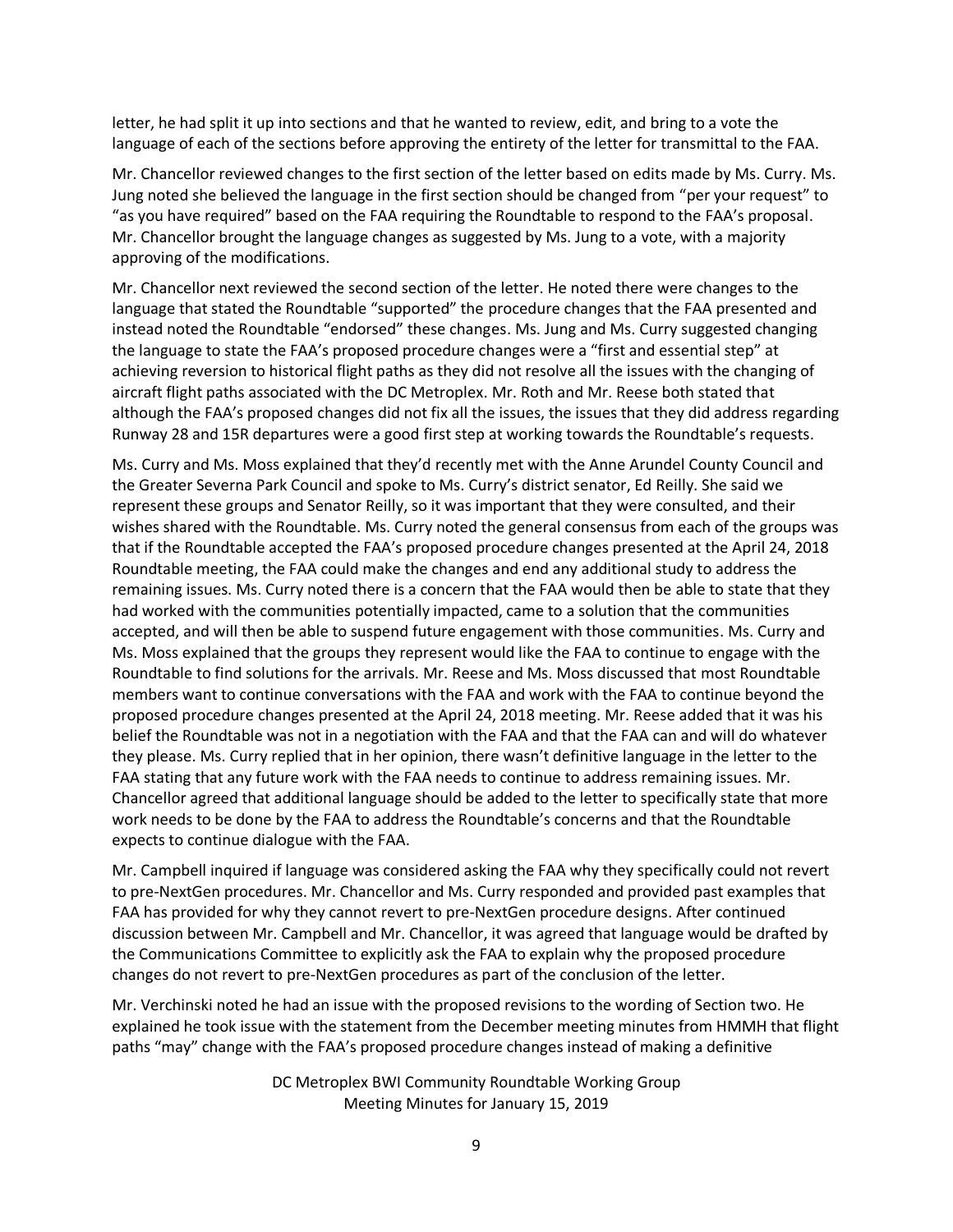statement as to the status of the flight path changes. Mr. Scholten responded that the statement was made at the December meeting that flight paths "may" change was due to uncertainty in how aircraft will actually fly the procedures once published and that actual aircraft flight paths may differ from what was analyzed and presented to the Roundtable. Mr. Scholten noted that although he could not say with complete certainty flight paths would change to match what was modeled and presented at the December meeting, he believed what was modeled would likely be reflective of how aircraft flew the proposed procedures.

After discussion between Ms. Jung, Mr. Chancellor, Mr. Reese, Ms. Curry, and several other members, Mr. Chancellor proposed changing the first sentence under Section two of the letter from "We support these changes as they appear to be a first and essential step" to "As proposed, these changes appear to be a step towards returning flight paths for westbound departures to the status quo ante which the Roundtable had continually requested." Mr. Chancellor brought the language changes as suggested by Ms. Jung, Mr. Reese, Ms. Curry, and Mr. Chancellor and several others to a vote, with a majority approving of the modifications.

Mr. Roth voiced his displeasure and frustration at the process of crafting the response to the FAA, and that to him it seemed this process was failing to realize the benefits of the FAA's proposed procedure changes for some residents. Mr. Verchinski responded that it was his belief in the end the FAA will do what they want as far as changing procedures, and that giving the FAA a partial victory in addressing the Roundtable's concerns was not going to make a difference in future interactions with the FAA. Mr. Reese stated he believed that the ultimate debate was if the Roundtable is willing to accept incremental procedure changes from the FAA to address the Roundtable's concerns or if the Roundtable would only accept all their concerns being addressed at once. Mr. Chancellor commented that he's for incremental change with the understanding that everyone on the Roundtable stay committed to seeing changes made for other communities represented by the Roundtable. Ms. Curry reiterated that there needs to be stronger language in the letter that the procedure changes do not help all the communities impacted and that more needs to be done.

Mr. Chancellor reviewed Section three of the letter to the FAA. After discussion between Mr. Chancellor, Mr. Reese, Mr. Verchinski, Ms. Curry, and several other members, the Roundtable agreed to change the wording from "We do not support this change" to "As proposed" and to include "detrimental" when describing the FAA's proposed changes to the CONLE departure.

Mr. Chancellor next reviewed Section four of the letter to the FAA. Mr. Chancellor noted this section contained language that Mr. Johnson wanted included regarding the implementation of T-Routes proposed by the FAA and why the implementation of these routes would allow for higher aircraft altitudes. Mr. Roth asked if this discussion was appropriate for the letter. Mr. Roth felt like Section four was a request for a change outside of the original request to revert to pre-NextGen. Mr. Johnson explained that Section four was intended to address aircraft altitude which was not addressed by FAA in the proposed procedure changes. Mr. Scholten commented that the language in Section four as currently written was not technically accurate. He noted specifically that some of the aircraft altitudes mentioned for specific navigational waypoints was inaccurate, but that he and the MDOT MAA would be happy to provide clarification on the correct altitudes if the Roundtable decided this section should be retained in the letter. Mr. Chancellor brought to a vote if the language in Section four of the letter should be retained with corrections and additions by the Communications Committee, HMMH, and the MDOT MAA. The Roundtable agreed to include Section four in the letter with the flexibility for revision of the language by the Communications Committee, HMMH, and the MDOT MAA.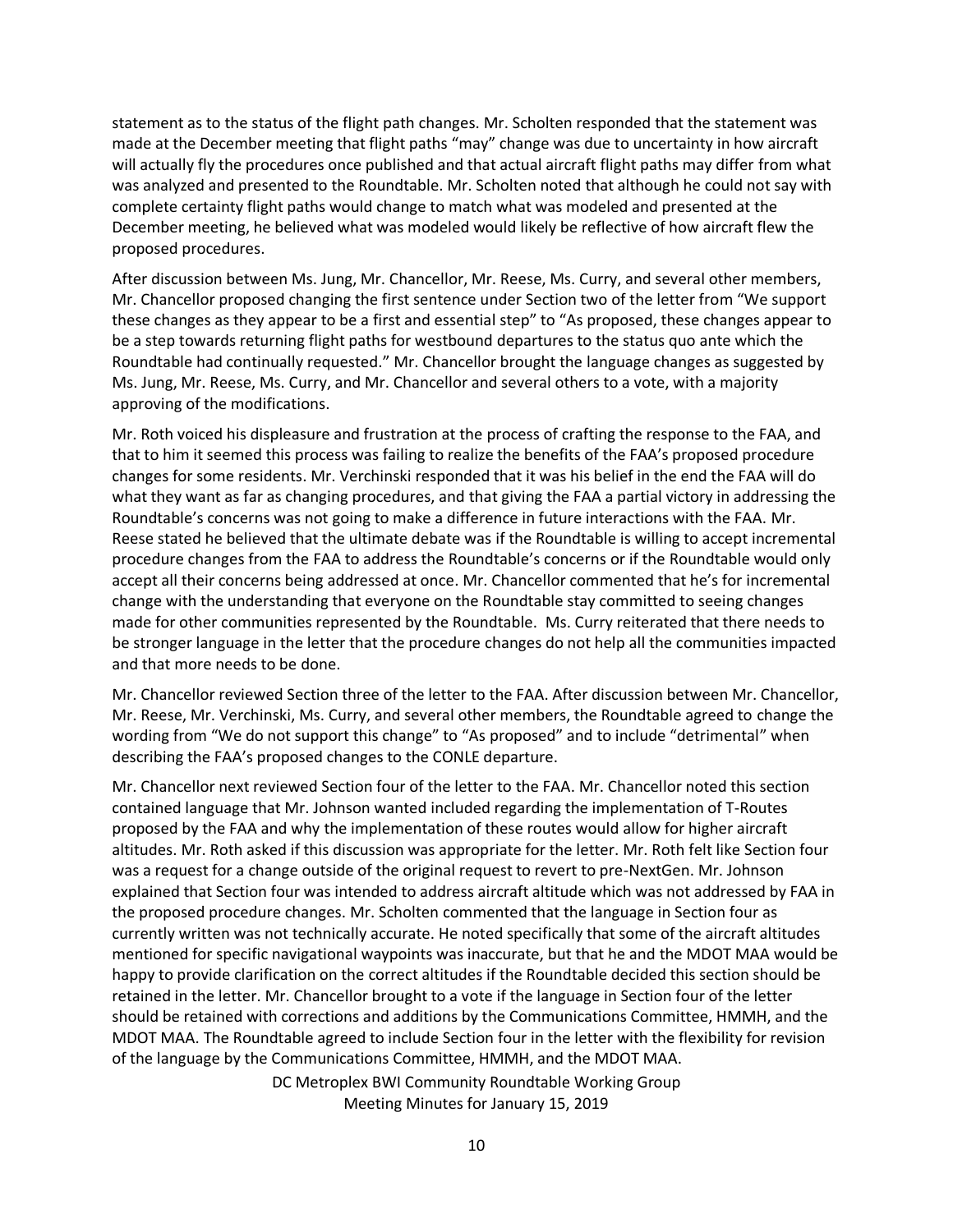Mr. Chancellor last reviewed the conclusion of the letter. After discussion between Mr. Chancellor, Mr. Reese, and Ms. Curry it was agreed that the conclusion would specifically mention departures and arrivals, remove mention of specific departure procedure names, and state that the proposed procedure changes do not address all of the Roundtable's concerns. Mr. Chancellor noted the Communications Committee will rewrite and include these edits. Mr. Chancellor, Mr. Reese, and Mr. Campbell also discussed whether or not language should be included in the conclusion regarding a request the FAA provide the Roundtable with a full explanation as why they are unable to revert back to pre-NextGen procedures. After debate, Mr. Chancellor noted that while it would be helpful to ask this question, the letter would be cleaner if it simply focused on evaluating the FAA's proposed procedure changes and independent of the letter's content the Roundtable will continue to ask the FAA why they are unable to revert to pre-NextGen procedures.

Mr. Chancellor concluded review of the letter by bringing the entirety of the requested changes to a vote and noted that the Communications Committee will have some leeway to make further changes to the exact language of the letter as appropriate. By a majority vote, the Roundtable agreed to revisions to the letter, in its entirety, as discussed at tonight's Roundtable meeting and previously approved through votes on individual sections.

Ms. Kimberly Pruim suggested copying elected officials on the transmittal of the letter. Ms. Reese agreed and noted that there had been some changes to Roundtable representatives with the recent elections and that the MDOT MAA was working to update the Roundtable Roster. Ms. Bowie responded that if any of the members or alternates in attendance had changes or were new members to let her know and the MDOT MAA would update the roster accordingly.

Mr. Reese commented that with regards to e-mails, it would be helpful to ensure all Roundtable members are on messages. He noted he often has limited time to review Roundtable e-mails, and that when members of the Roundtable are removed from the distribution of a message it can be frustrating to track down the chain of e-mails associated with a document in progress.

### **Deliverables:**

- MDOT MAA and HMMH to review language of Section four of Roundtable letter to FAA for technical accuracy
- Final letter to be distributed to Roundtable members for review prior to transmittal to FAA

#### **6. ROUNDTABLE DISCUSSION OF ANNUAL REPORT**

Ms. Reese moved on to discuss the Roundtable 2018 Annual Report. She noted that the Annual Report included contributions from herself, Ms. Curry, Mr. Chancellor, Ms. Barbara Deckert, and Mr. George Lowe. Ms. Reese asked if any members had questions or suggested revisions to the Report.

Ms. Curry noted the redundancy of items such as the dates of meetings and meeting dates that were modified because the FAA was unable to attend. Ms. Reese explained the redundancy of the dates was intentional in the event that readers only reviewed individual sections of the document and did not read the document from start to finish in its entirety.

Mr. Roth motioned to remove the forth bullet on page four of the Annual Report. Mr. Roth noted he did not think the information in the bullet tells the entire story of why departures from Runway 28 are lower. He explained the bullet doesn't include information about how communities closer to the airport would have less noise under the proposed procedure changes even though aircraft would be lower with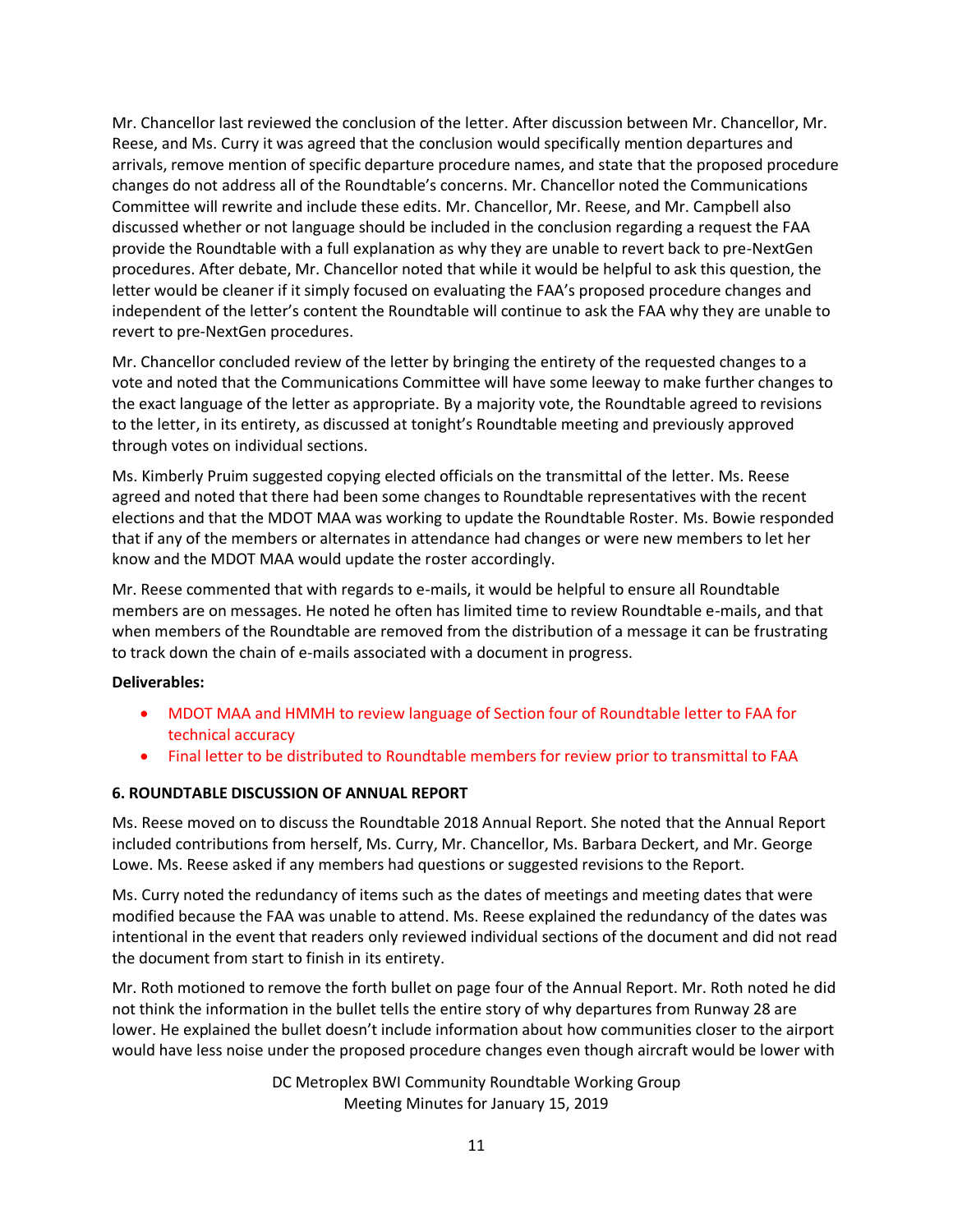the FAA's proposal further from the airport due to reduced flying miles from more direct routes. Mr. Verchinski disagreed with Mr. Roth as the bullet was technically correct, and noted HMMH's and the MDOT MAA's analysis from the December meetings showed that departure aircraft altitudes with the FAA's proposed procedure changes would be lower. Mr. Scholten responded and noted that as a whole, departure aircraft altitudes for all Runways on average between the 2017 and 2017 data sample modified to fly the FAA's proposed procedures would remain the same as they crossed the US Route 29 corridor. Mr. Kurt Hellauer from HMMH noted that while the Runway 15R departures would be higher with the FAA's proposed procedure changes, Runway 28 departures would be lower, and the combination of the average altitudes of operations from those two Runways and the other Runways would result in little to no change to aircraft altitudes. After further discussion, Mr. Verchinski and Mr. Roth agreed to include the bullet but with further revisions to better describe the changes in aircraft altitudes.

Ms. Moss asked that a bullet be added stating that impacts from Runway 28 south departures, or CONLE departures, were not addressed in the proposed procedure changes. Mr. Reese responded and suggested adding a couple bullets and that Ms. Moss provide him with an example of the language she would like included. Mr. Scholten also responded and noted that a correction needed to be made to the second bullet to change the name of the specified navigational fix from "RAISN" to "STABL".

Ms. Curry stated her concerns on the presence of past information and repeated information in the Annual Report. Ms. Curry explained she was concerned that the longer the document becomes, the less likely people are to read it. Ms. Reese responded and acknowledged Ms. Curry's concerns, but also noted that an executive summary would accompany the document to facilitate easier reading.

Mr. Campbell inquired with Ms. Reese about comments he sent regarding Runway 15R departures turning right. Mr. Campbell stated that he believed the mapping presented at the December meeting didn't show flights over the Elmhurst community due to shifts in the flight paths of Runway 15R departures proposed by the FAA, and that there should have been a change in the noise contours reflective of these shifts. Mr. Scholten responded that even though there may not have been flight tracks over that area, the noise modeling that generated the contours was cumulative and includes noise from all other operations at the airport, not just those associated with Runway 15R departures. Mr. Scholten also stated that HMMH included all Jet operations in their modeling, including operations associated with the proposed changes and those not proposed to be changed, as well as all turboprop, helicopter, and propeller aircraft operations that were recorded in the radar data during each data sample period.

Ms. Curry stated that under the Community Engagement and Outreach Section of the Report that she believed information about the AirNoise.io system does not pertain to the Roundtable and should be removed. Ms. Reese responded that the information of Airnoise.io noise complaints, while not something developed by the Roundtable, was presented to the Roundtable. Ms. Reese also noted she thought it was important to mention the AirNoise.io system due to the large increase in complaints that have occurred since the system went online.

Ms. Curry commented that the AirNoise.io complaint numbers are not sent to the FAA. Ms. Deckert responded and noted that she sends AirNoise.io complaint data to the FAA on a monthly basis. Ms. Bowie also responded and noted that the total numbers of complaints and complainants are sent to the FAA from the MDOT MAA on a monthly basis as well. Mr. Chancellor added that the Annual Report was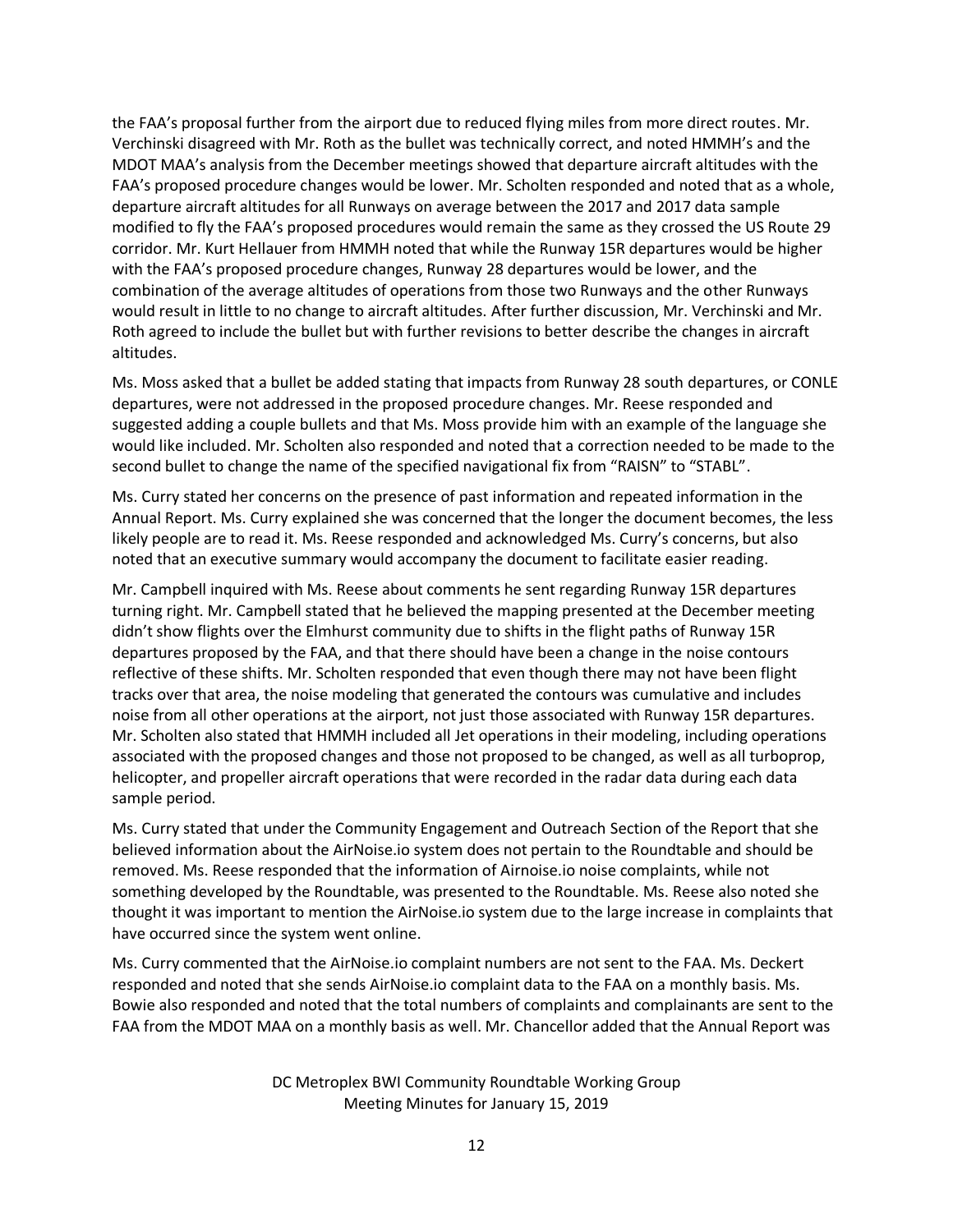included in the charter to communicate the important updates and frustration and accomplishments to elected officials and public, and that any information that helps explain noise issues should be included.

Ms. Curry requested that the list of media coverage should be a footnote as opposed to being included in the main body of the document. Mr. Verchinski suggested putting the list into an appendix. Mr. Verchinski also asked that two items on the list that pertained to him be updated as "letter to the editor". Ms. Reese concurred and noted the media coverage would be moved to an appendix at the end of the document.

Mr. Dan Klosterman asked that a bullet of information stating that there has been no relief from noise due to arrivals in Anne Arundel County be added to the Identified and Unresolved Problems and Risks Section of the Annual Report to which Ms. Reese agreed.

Mr. Roth also suggested editing the sixth bullet under the Identified and Unresolved Problems and Risks Section of the Annual Report to reflect that the Roundtable will not be solely relying on the legal action against the FAA and efforts of elected officials to resolve the Roundtable's issues. Mr. Scholten also pointed out that the July 17, 2018 meeting was missing from the list of Roundtable meeting dates. Ms. Reese agreed to make both adjustments.

Mr. Verchinski motioned to accept the Annual Report as written with amendments to the report where appropriate. Ms. Curry seconded the motion. All in favor. The 2018 Annual Report of the DC Metroplex BWI Community Roundtable was approved with amendments.

Ms. Curry also motioned that when the final document is completed on the 2018 Annual Report that it be sent to the members of the Roundtable for review before it is released. Mr. Verchinski seconded. All in favor. The 2018 Annual Report of the DC Metroplex BWI Community Roundtable will be distributed to members for review before release.

### **Deliverables:**

Final edition of 2018 Annual Report be sent to Roundtable members prior to release

### **7. ROUNDTABLE DISCUSSION OF FUTURE ACTIVITIES**

Ms. Reese moved on to next discuss the future of the Roundtable and future Roundtable activities. Mr. Verchinski stated that there needs to be a discussion about where the Roundtable was going to best invest its efforts while awaiting further response from the FAA on the proposed procedure changes. Ms. Reese stated that she sent out an email with the legal response from Ms. Louisa Goldstein of the MDOT MAA that provided legal guidance for which the Roundtable had asked and then clarified that MDOT MAA would provide legal assistance to the Roundtable moving forward. Ms. Curry replied that she understood that MDOT MAA Legal could not attend or be involved with the Roundtable due to the State's petition to FAA. Ms. Reese stated that Ms. Goldstein's response clarified that while she personally may not be able to attend due to pending litigation, the Roundtable is free to submit questions to Ms. Goldstein in writing and she would work to try and provide a response.

Ms. Reese asked Mr. Verchinski about his suggestion of getting more community associations to sign-off or issue letters of support for the Roundtable's activities. Mr. Verchinski stated it would take volunteers to accomplish this, and reiterated that there needs to be consensus on what the broad range of activities are that the Roundtable would be willing to undertake as well as ensure the Roundtable has people willing to volunteer to do them. Ms. Curry stated that the Communications Committee could take up this task.